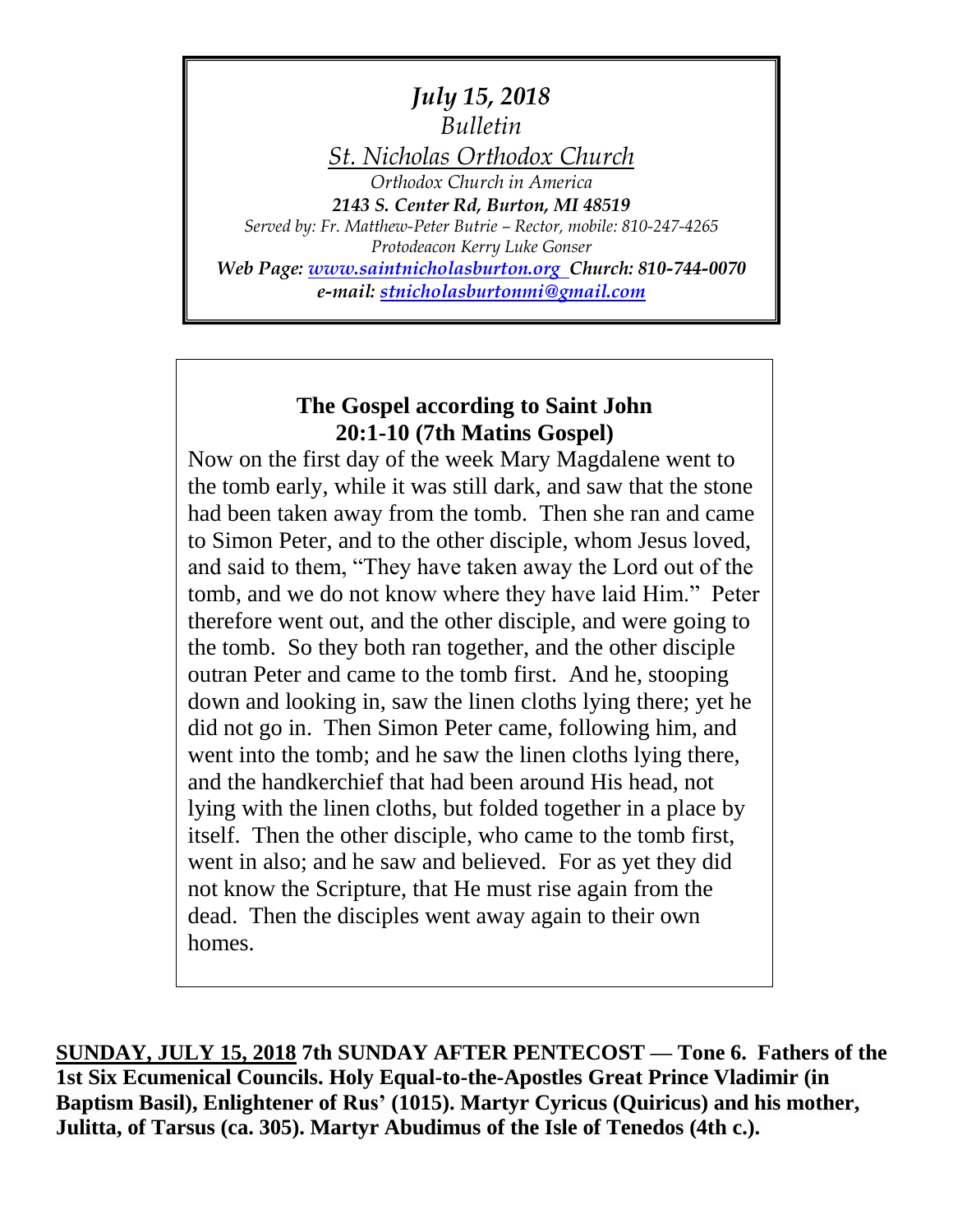# **TROPARIA**

**(Tone 6)** The angelic powers were at Thy tomb the guards became as dead men. Mary stood by Thy grave, seeking Thy most pure Body. Thou didst capture hell, not being tempted by it. Thou didst come to the Virgin, granting life. O Lord who didst rise from the dead: glory to Thee! **(Tone 8)** Most glorious are You, O Christ our God! You have established the Holy Fathers as lights on the earth! Through them you have guided us to the true faith! O greatly Compassionate One, glory to you!

**(Tone 4)** Holy Prince Vladimir, / you were like a merchant in search of fine pearls. / By sending servants to Constantinople for the Orthodox Faith, you found Christ, the priceless pearl. / He appointed you to be another Paul, / washing away in baptism your physical and spiritual blindness. / We celebrate your memory, / asking you to pray for all Orthodox Christians and for us, your spiritual children.

**(Tone 4)** In truth you were revealed to your flock as a rule of faith, a model of meekness, and teacher of abstinence, so you won the heights by humility, and riches by poverty, O Holy Father Nicholas, intercede with Christ God to save our souls.

## **KONTAKION**

**(Tone 6)** Protection of Christians never failing, Mediatress before the Creator, ever constant. Do not despise the voice of prayer of sinners, but in your goodness come to help us who faithfully call upon you. Hasten to entreat, hurry to pray, O Theotokos, interceding always for those honor you.

# *The Prokeimenon in the Fourth Tone:* **Blessed art Thou, O Lord, God of our Fathers / and praised and glorified is Thy name forever!**

*v.* **For Thou art just in all that Thou hast done for us.**

**THE READING FROM THE EPISTLE OF PAUL TO TITUS (3:8-15)** Titus, my son: The saying is sure. I desire you to insist on these things, so that those who have believed in God may be careful to apply themselves to good deeds; these are excellent and profitable to men. But avoid stupid controversies, genealogies, dissensions, and quarrels over the law, for they are unprofitable and futile. As for a man who is factious, after admonishing him once or twice, have nothing more to do with him, knowing that such a person is perverted and sinful; he is self-condemned. When I send Artemas or Tych'icus to you, do your best to come to me at Nicop'olis, for I have decided to spend the winter there. Do your best to speed Zenas the lawyer and Apol'los on their way; see that they lack nothing. And let our people learn to apply themselves to good deeds, so as to help cases of urgent need, and not to be unfruitful. All who are with me send greetings to you. Greet those who love us in the faith. Grace be with you all.

## *Alleluia, Tone 1*

- *v.* **The Lord, the God of gods, speaks and summons the earth from the rising of the sun to its setting.**
- *v.* **Gather to Me, My venerable ones, who made a covenant with Me by sacrifice.**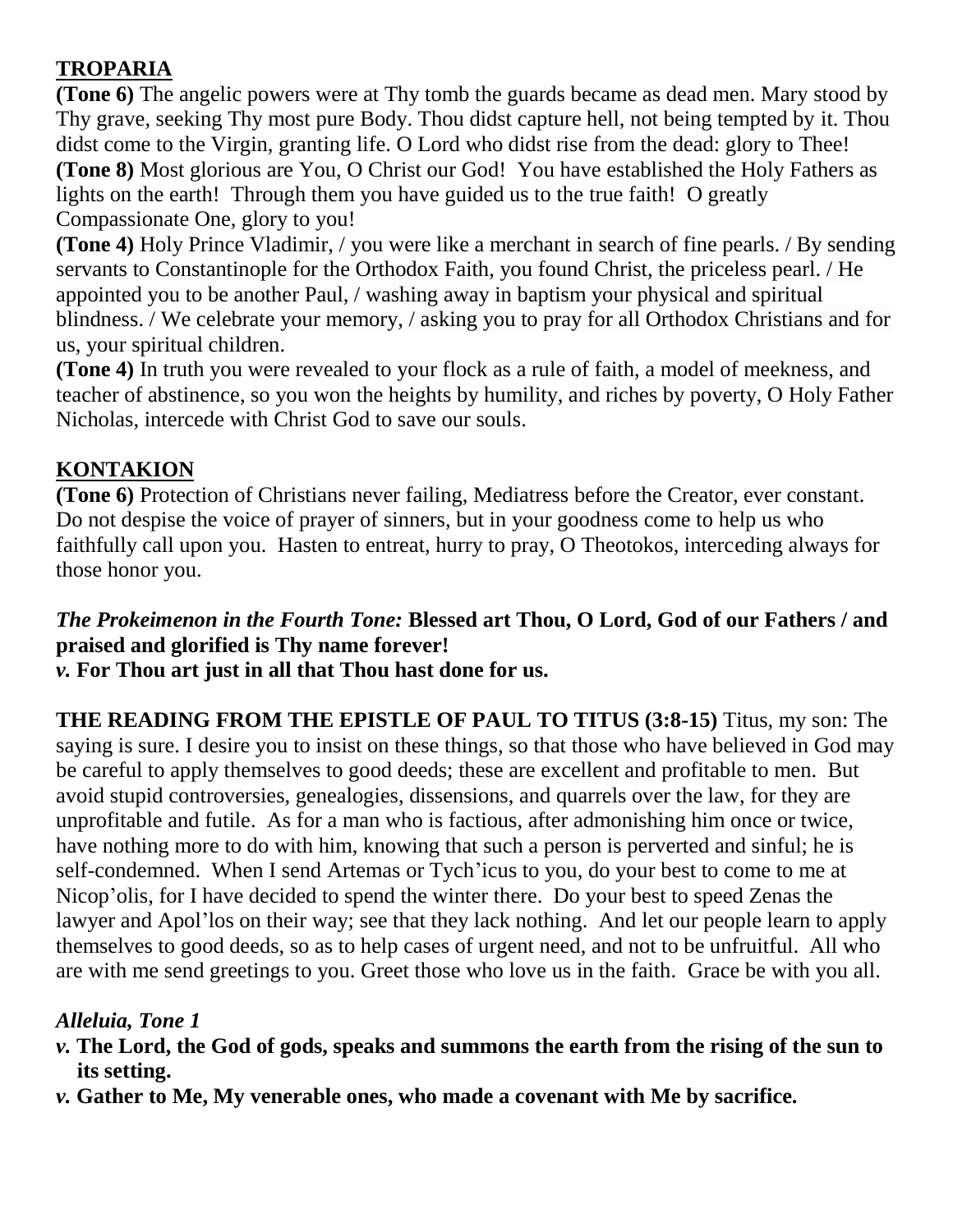**THE HOLY GOSPEL ACCORDING TO MATTHEW (5:14-19)** At that time, Jesus taught his disciples saying: "You are the light of the world. A city set on a hill cannot be hid. Nor do men light a lamp and put it under a bushel, but on a stand, and it gives light to all in the house. Let your light so shine before men, that they may see your good works and give glory to your Father who is in heaven. Think not that I have come to abolish the law and the prophets; I have come not to abolish them but to fulfill them. For truly, I say to you, till heaven and earth pass away, not an iota, not a dot, will pass from the law until all is accomplished. Whoever then relaxes one of the least of these commandments and teaches men so shall be called least in the kingdom of heaven; but he who does them and teaches them shall be called great in the kingdom of heaven."

## **COMMUNION HYMN**

Praise the Lord from the heavens, praise Him in the highest! Alleluia, Alleluia, Alleluia! **St. Vladimir (July 15)** At baptism Vladimir was called Basil and was the son of Prince Svyatoslav, and the grandson of Igor and Olga. In the beginning Vladimir was a total pagan both in his belief and in his lifestyle. Learning that other faiths exist, he carefully began to inquire as to which of them was the very best. For this reason he sent emissaries to Constantinople. When the emissaries returned they informed the prince that they attended a service in the Orthodox Church of the Divine Wisdom and that they were "outside themselves, not knowing whether they were on earth or in heaven." This inspired Vladimir to be baptized and to baptize his people. The main idol, Perun, was removed from the hill of Kiev and hurled into the Dnieper river. After embracing the Christian Faith, Vladimir completely changed his life and exerted all of his efforts to correctly fulfill all the rules of this Faith. In place of the destroyed idols, Vladimir ordered churches to be built throughout his state and he built a beautiful church to the All-Holy Mother of God in Kiev. This church was built on the same spot where St. Theodore and his son, John, earlier suffered martyrdom for Christ (July 12). With that same irresistible effort with which Vladimir earlier protected idolatry, he now spread Christianity. He found repose in the Lord in the year 1015 A.D. **From** *The Prologue*